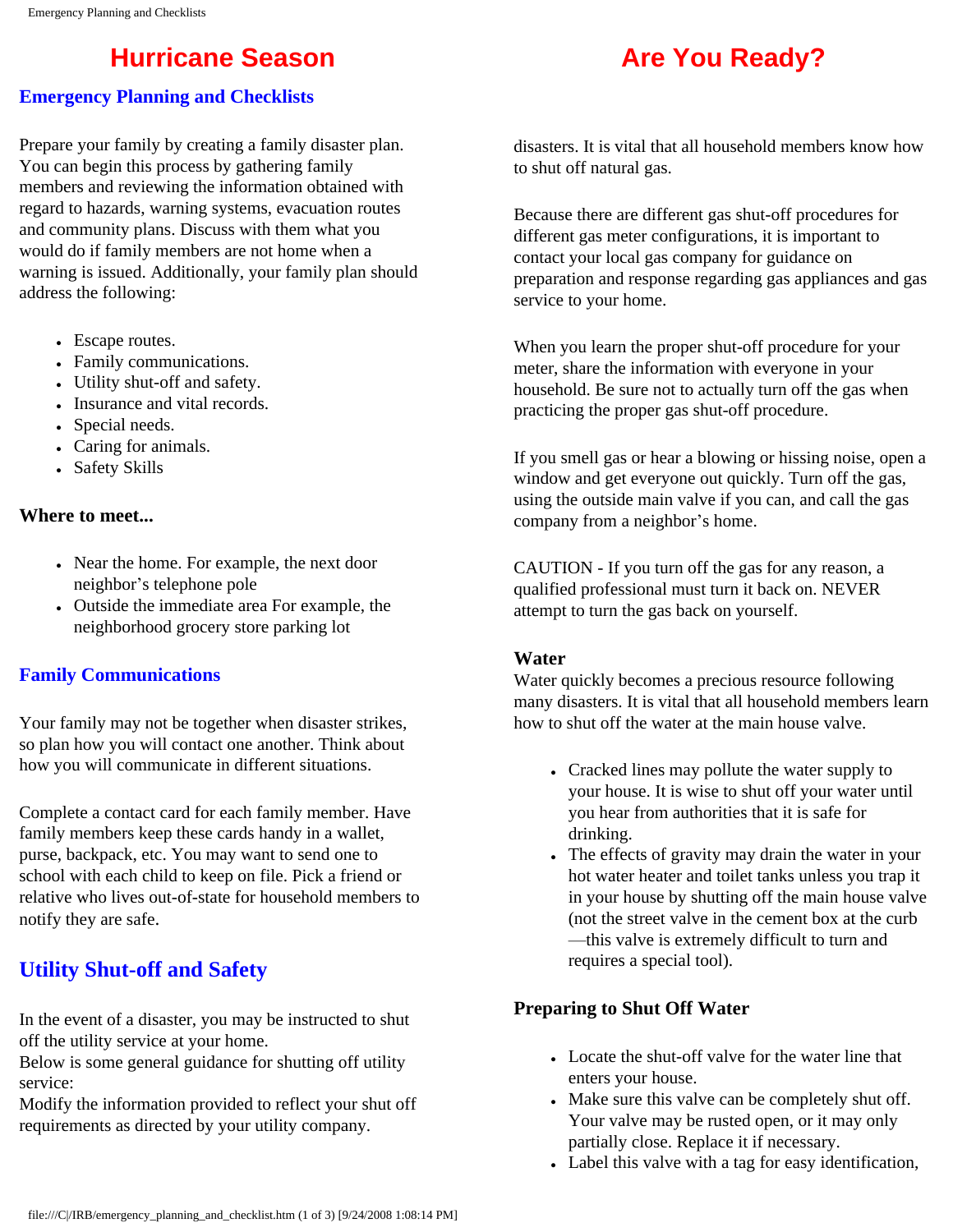#### **Natural Gas**

Natural gas leaks and explosions are responsible for a significant number of fires following

#### **Electricity**

Electrical sparks have the potential of igniting natural gas if it is leaking. It is wise to teach all responsible household members where and how to shut off the electricity.

Preparing to Shut Off Electricity

- Locate your electric circuit box.
- Teach all responsible household members how to shut off the electricity to the entire house.

FOR YOUR SAFETY: Always shut off all the individual circuits before shutting off the main circuit breaker.

## **Insurance and Vital Records**

Obtain property, health, and life insurance if you do not have them. Review existing policies for the amount and extent of coverage to ensure that what you have in place is what is required for you and your family for all possible hazards.

#### **Flood Insurance**

If you live in a flood-prone area, consider purchasing flood insurance to reduce your risk of flood loss. Buying flood insurance to cover the value of a building and its contents will not only provide greater peace of mind, but will speed the recovery if a flood occurs. You can call 1 (888) FLOOD29 to learn more about flood insurance.

#### **Inventory Home Possessions**

Make a record of your personal property, for insurance purposes. Take photos or a video of the interior and exterior of your home. Include personal belongings in your inventory.

You may also want to download the free Household and Personal Property Inventory Book from the University of Illinois at: [http://www.ag.uiuc.edu/vista/abstracts/](http://www.aces.uiuc.edu/vista/abstracts/ahouseinv.html) [ahuseinv.html](http://www.aces.uiuc.edu/vista/abstracts/ahouseinv.html) to help you record your possessions.

#### **Important Documents**

Store important documents such as insurance policies, deeds, property records, and other important papers in a and make sure all household members know where it is located.

## **Special Needs**

If you or someone close to you has a disability or a special need, you may have to take additional steps to protect yourself and your family in an emergency.

#### **Planning for Special Needs**

If you have special needs: Find out about special assistance that may be available in your community. Register with the office of emergency services or the local fire department for assistance so needed help can be provided.

## **Safety Skills**

It is important that family members know how to administer first aid and CPR and how to use a fire extinguisher.

### **Learn First Aid and CPR**

Take a first aid and CPR class. Local American Red Cross chapters can provide information about this type of training. Official certification by the American Red Cross provides, under the "good Samaritan" law, protection for those giving first aid.

### **Learn How to Use a Fire Extinguisher**

Be sure everyone knows how to use your fire extinguisher's and where it is kept. You should have, at a minimum, an ABC type.

## **Information for Pet Owners**

If you evacuate your home,

#### **DO NOT LEAVE YOUR PETS BEHIND!**

Pets most likely cannot survive on their own; and if by some remote chance they do, you may not be able to find them when you return.

# Be FloodSmart! **Get Covered Today**